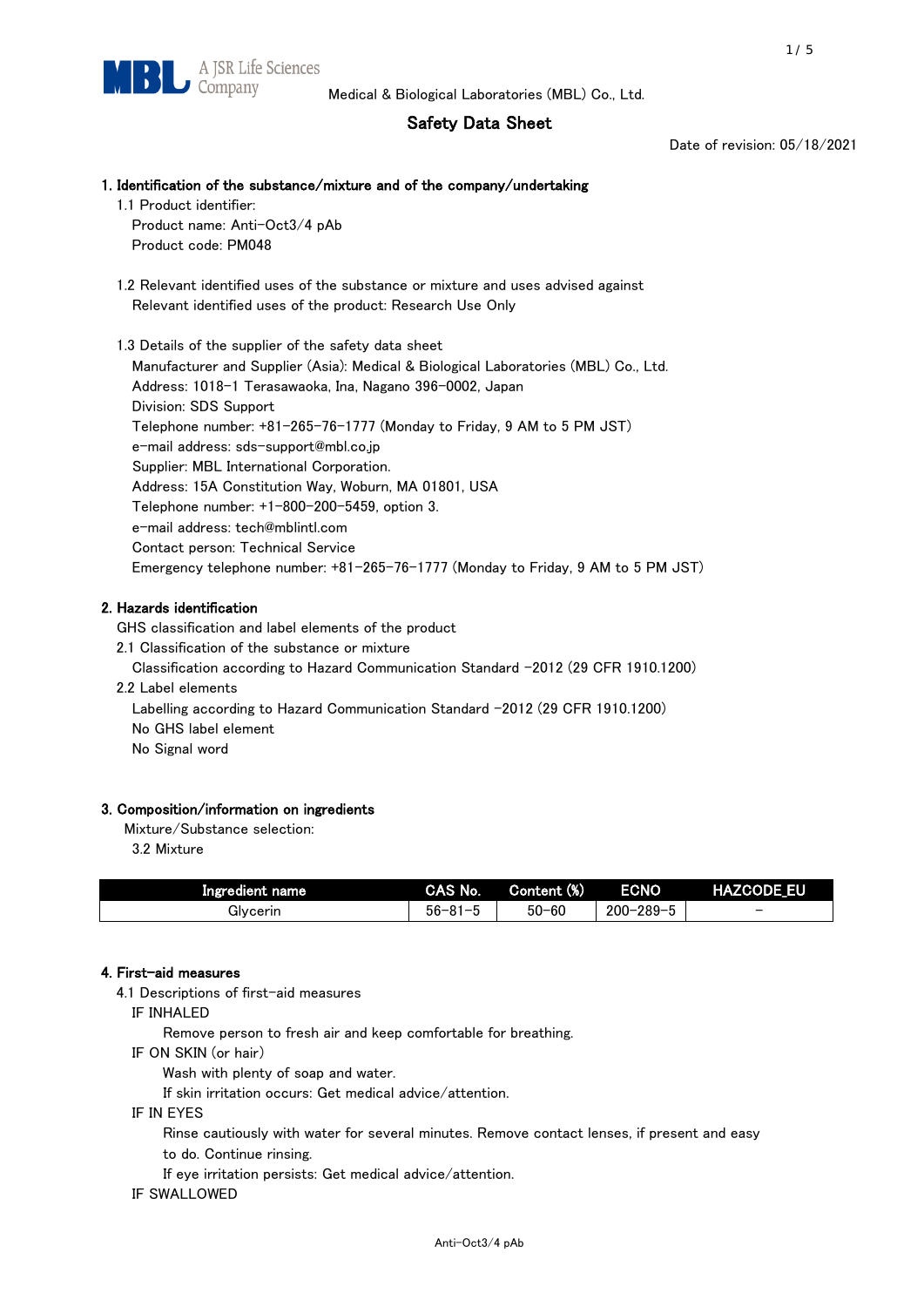Rinse mouth.

## 5. Fire-fighting measures

### 5.1 Extinguishing media

Suitable extinguishing media

Use appropriate extinguishing media suitable for surrounding facilities.

Unsuitable extinguishing media

Unsuitable extinguishing media data is not available.

5.2 Specific hazards arising from the substance or mixture

Specific hazards arising from the substance or mixture is not available.

5.3 Advice for firefighters

Specific fire-fighting measures

Evacuate non-essential personnel to safe area.

# 6. Accidental release measures

 6.1 Personnel precautions, protective equipment and emergency procedures Wear proper protective equipment.

6.2 Environmental precautions

Prevent spills from entering sewers, watercourses or low areas.

6.3 Methods and materials for containment and cleaning up

 Absorb spill with inert material (dry sand, earth, et al), then place in a chemical waste container.

6.4 Reference to other sections

Refer to section 13

# 7. Handling and storage

 7.1 Precautions for safe handling Preventive measures (Safety treatments) Avoid contact with skin. Avoid contact with eyes. Safety measures data is not available. Any incompatibilities data is not available. Advice on general occupational hygiene Do not get in eyes, on skin, or on clothing. Do not eat, drink or smoke when using this product. Wash hands thoroughly after handling. 7.2 Storage Conditions for safe storage Keep container tightly closed.

Keep cool. Protect from sunlight.

Container and packaging materials for safe handling data is not available.

7.3 Specific end use(s)

Research use only.

#### 8. Exposure controls/personal protection

 8.1 Control parameters Adopted value Adopted value in ACGIH is not available. OSHA-PEL (Glycerin)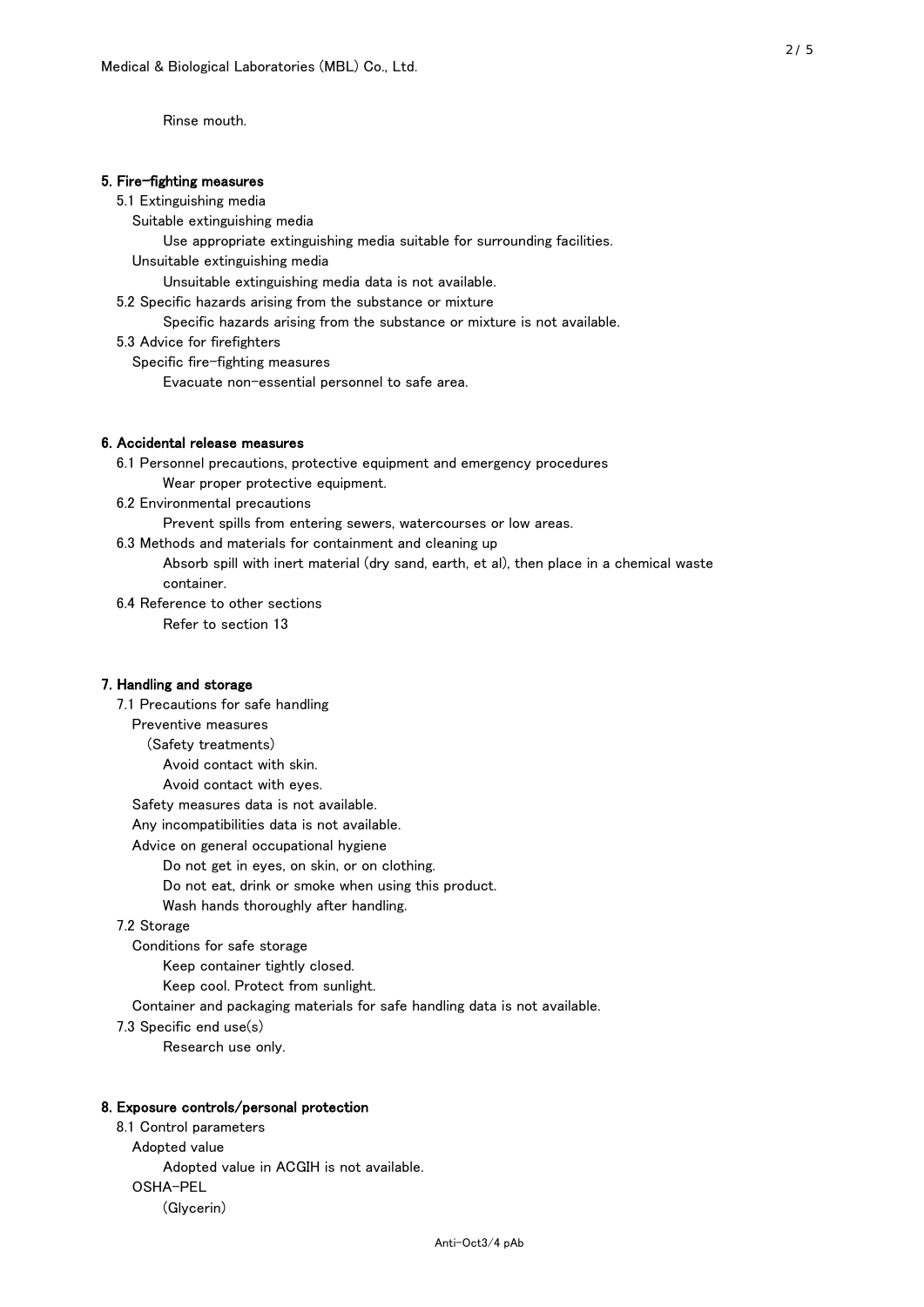TWA: 15mg/m3 (Total dust) TWA: 5mg/m3 (Respirable fraction) NIOSH-REL (Glycerin) See Appendix D 8.2 Exposure controls Appropriate engineering controls Do not use in areas without adequate ventilation. Washing facilities should be available. Individual protection measures Hand protection Wear protective gloves. Eye protection Wear eye/face protection. Skin and body protection Wear protective clothing.

### 9. Physical and Chemical Properties

 9.1 Information on basic physical and chemical properties Physical state: Liquid Color: Colorless Odor data is not available. Melting point/Freezing point data is not available. Boiling point or initial boiling point data is not available. Flammability (gases, liquids and solids) data is not available. Lower and upper explosion limit/flammability limit data is not available. Flash point data is not available. Auto-ignition temperature data is not available. Decomposition temperature data is not available. pH: Neutral Kinematic viscosity data is not available. Solubility: Water solubility: miscible Solubility in solvent data is not available. n-Octanol/water partition coefficient data is not available. Vapor pressure data is not available. Density and/or relative density data is not available. Oxidising properties data is not available. No Particle characteristics data is not available. 9.2 Other information Other information is not available. 10. Stability and Reactivity 10.1 Reactivity Reactivity data is not available. 10.2 Chemical stability Stable under normal storage/handling conditions. 10.3 Possibility of hazardous reactions

Possibility of hazardous reactions data is not available.

10.4 Conditions to avoid

Conditions to avoid data is not available.

10.5 Incompatible materials

Incompatible materials data is not available.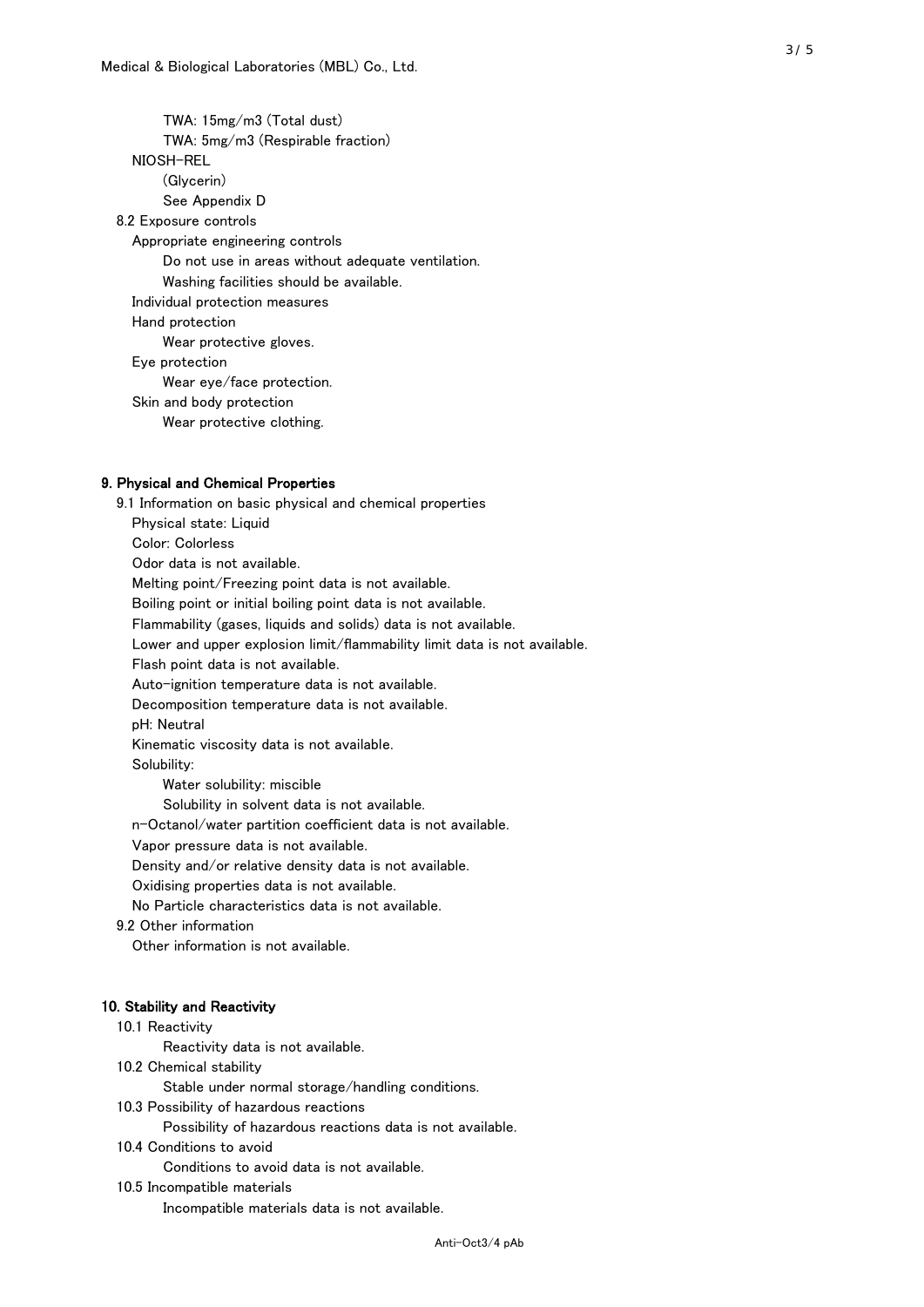10.6 Hazardous decomposition products Hazardous decomposition products data is not available.

# 11. Toxicological Information

 11.1 Information on toxicological effects Acute toxicity data is not available. Irritant properties Skin corrosion/irritation data is not available. Serious eye damage/irritation data is not available. Allergenic and sensitizing effects data is not available. Mutagenic effects data is not available. Carcinogenic effects data is not available. Teratogenic effects data is not available. Reproductive toxicity data is not available. STOT

STOT-single exposure data is not available.

STOT-repeated exposure data is not available.

Aspiration hazard data is not available.

#### 12. Ecological Information

12.1 Ecotoxicity

Ecotoxicity data is not available.

Water solubility

(Glycerin)

miscible (ICSC, 2006)

12.2 Persistence and degradability

Persistence and degradability data is not available.

12.3 Bioaccumulative potential

(Glycerin)

log Pow=-1.76 (ICSC, 2006)

12.4 Mobility in soil

Mobility in soil data is not available.

12.7 Other adverse effects

Ozone depleting chemical data is not available.

#### 13. Disposal considerations

 Description of waste residues and information on their safe handling and methods of disposal, including the disposal of any contaminated packaging

13.1 Waste treatment methods

Dispose of contents/container in accordance with local/national regulation.

Contaminated packing

Dispose of container after using the contents completely.

### 14. Transport Information

 UN No., UN CLASS 14.1 UN No. or ID No.: Not applicable Not applicable to IMDG Code Not applicable to IATA Dangerous Goods Regulations

 14.5 Environmental hazards MARPOL Annex III - Prevention of pollution by harmful substances Marine pollutants (yes/no): no